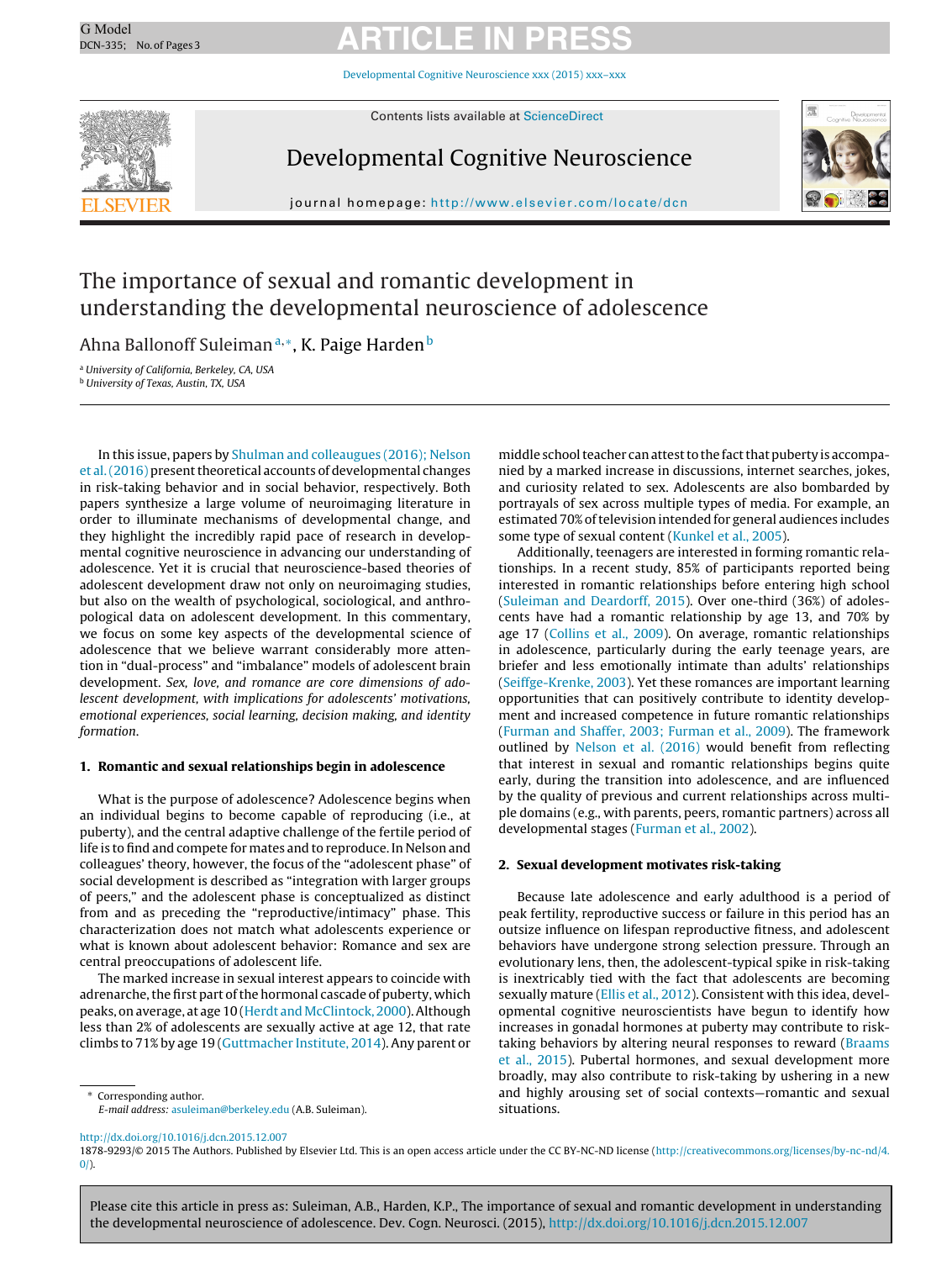# <span id="page-1-0"></span>G Model G Model **ARTICLE IN PRESS**

2 A.B. Suleiman, K.P. Harden / Developmental Cognitive Neuroscience xxx (2015) xxx–xxx

As described by [Shulman](#page-2-0) et [al.](#page-2-0) [\(in](#page-2-0) [this](#page-2-0) [issue\),](#page-2-0) emotional arousal and social contexts increase neural sensitivity to reward and bias decision-making towards greater risk-taking. Sex is obviously a highly arousing experience, and for many adolescents, simply thinking about sexual activity or being in physical proximity to someone they find sexually attractive can be highly arousing. Additionally, Nelson et al. describe that the amygdale undergoes a U-shaped developmental profile, with increased social responsiveness to social stimuli during the onset of adolescence and a decline into adulthood. Given adolescents' unique attunement to social stimuli, and the sensitivity of their decision-making to emotional arousal, sexual contexts and experiences (broadly defined) are critical-and understudied-factors that likely influence adolescents' brain activation and decision-making around risk and reward. At the same time, research with adults has found that looking at the face of a romantic partner is actually associated with a deactivation of the amygdale (Diamond and Dickenson, 2012). This finding raises intriguing questions about how involvement in a romantic relationship may modulate adolescent brain responses to emotional stimuli. Currently, there is relatively little evidence regarding how sexual and romantic experiences intersect to shape adolescent neural development or the neural underpinnings of adolescent risktaking, despite the centrality of sexual and romantic relationships to this period of life.

#### **3. Sex is not necessarily risky**

Although risky behaviors may be motivated by sexual contexts, having sex is not necessarily a risky or problematic behavior (Harden, 2014). Developing a romantic and sexual identity is focus of adolescence and sex can be a healthy, normative part of adolescent life. Almost all adolescents have some sexual experience and by age 19, the majority have had vaginal intercourse (Guttmacher Institute, 2014). Certainly, there are potential negative or unwanted consequences to sex (e.g., sexually transmitted infection, unintended pregnancy) that disproportionately affect adolescents. But cross-national research indicates that, given adequate access to contraception and sexual education, many–perhaps most–teenagers are capable of having sex with limited negative consequences (Harden, 2014; Santelli et al., 2008). Researchers in multiple disciplines have recognized that healthy sexual development in adolescence cannot be equated with simply abstaining from all sexual contact or avoiding STIs. Rather, the extent to which having sex can be considered "risky" or "healthy" depends crucially on both the individual and context: is the sex "pleasurable and safe, free of coercion, discrimination and violence" [\(World](#page-2-0) [Health](#page-2-0) [Organization,](#page-2-0) [2006](#page-2-0) [p.](#page-2-0) [5\).](#page-2-0) Further, the decision to have unprotected intercourse to increase emotional intimacy with a partner may not be at all impulsive but instead be a clearly deliberated plan. These nuances in adolescents' sexual experiences are unlikely to be captured through laboratory tasks. Thus, defining and understanding the neurobiological underpinnings of sexual risk-taking versus normative sexual behavior will require innovative data collection strategies to measure real-world behavior.

## **4. Peer relationships, romantic relationships, and sexual relationships are mutually interacting**

Rather than being sequential and distinct phases, the development of peer relationships, romantic relationships, and sexual relationships are simultaneous and mutually interacting. Early romantic and sexual relationships are shaped by the characteristics of the adolescent's peer group (Cavanagh, 2007; Suleiman and Deardorff, 2015) and by the quality of relationships with parents ([Schalet,](#page-2-0) [2011\).](#page-2-0) At the same time, growing interest in sexual and romantic relationships introduces a new element to peer group

dynamics–competition for partners. In addition to integrating with peers (which Nelson et al. 's conceptualize as the central task of the adolescent period), teenagers also compete for status and dominance. Status-oriented social behavior, including aggression, is correlated with gonadal hormones (Rowe et al., 2004; Terburg and van Honk, 2013)—consistent with the idea that sexual development and behavior toward same-sex peers are tightly interwoven. Early romantic and sexual experiences that occur in the context of parental scaffolding, offer an opportunity for important developmental learning. Nelson et al. 's framework for social development can be refined to include both prosocial behavior (attachment, play, integration, and pair bonding) and antisocial behavior, as both change in key ways over the early lifespan.

### **5. Conclusions**

In sum, developmental cognitive neuroscience models of adolescent behavior will be strengthened as they integrate results from lab-based neuroimaging tasks with data about adolescents' realworld experiences, especially those related to romantic and sexual behavior. Teenagers' dating relationships are often trivialized, and their sexual experiences are often viewed as problematic and risky entanglements that are best avoidedaltogether.Yet sex andlove are important concerns to most adolescents, and sexual and romantic development is a critical dimension of what makes adolescence a distinct period of the lifespan. A deeper understanding of the developmental social and affective neuroscience underpinnings of these fundamental aspects of adolescent maturation can provide crucial insights into unique opportunities for learning and early intervention relevant to adolescent risk taking, health, and well-being.

#### **References**

- Braams, B.R., van Duijvenvoorde, A.C.K., Peper, J.S., Crone, E.A., 2015. Longitudinal changes in adolescent risk-taking: a comprehensive study of neural responses to rewards, pubertal development, and risk-taking behavior. J. Neurosci. 35, 7226–7238, [http://dx.doi.org/10.1523/JNEUROSCI.4764-14.2015.](dx.doi.org/10.1523/JNEUROSCI.4764-14.2015)
- Cavanagh, S.E., 2007. The social construction of romantic relationships in adolescence: examining the role of peer networks, gender, and race. Sociol. Inq. 77 (4), 572–600, [http://dx.doi.org/10.1111/j.1475-682X.2007.00207.x.](dx.doi.org/10.1111/j.1475-682X.2007.00207.x)
- Collins, W.A., Welsh, D.P., Furman, W., 2009. Adolescent romantic relationships. Annu. Rev. Psychol. 60, 631–652, [http://dx.doi.org/10.1146/annurev.psych.60.](dx.doi.org/10.1146/annurev.psych.60.110707.163459) [110707.163459.](dx.doi.org/10.1146/annurev.psych.60.110707.163459)
- Diamond, L.M., Dickenson, J.A., 2012. [The](http://refhub.elsevier.com/S1878-9293(15)00126-7/sbref0020) [neuroimaging](http://refhub.elsevier.com/S1878-9293(15)00126-7/sbref0020) [of](http://refhub.elsevier.com/S1878-9293(15)00126-7/sbref0020) [love](http://refhub.elsevier.com/S1878-9293(15)00126-7/sbref0020) [and](http://refhub.elsevier.com/S1878-9293(15)00126-7/sbref0020) [desire:](http://refhub.elsevier.com/S1878-9293(15)00126-7/sbref0020) [review](http://refhub.elsevier.com/S1878-9293(15)00126-7/sbref0020)
- [and](http://refhub.elsevier.com/S1878-9293(15)00126-7/sbref0020) [future](http://refhub.elsevier.com/S1878-9293(15)00126-7/sbref0020) [directions.](http://refhub.elsevier.com/S1878-9293(15)00126-7/sbref0020) [Clin.](http://refhub.elsevier.com/S1878-9293(15)00126-7/sbref0020) [Neuropsychiatry](http://refhub.elsevier.com/S1878-9293(15)00126-7/sbref0020) [9,](http://refhub.elsevier.com/S1878-9293(15)00126-7/sbref0020) [39](http://refhub.elsevier.com/S1878-9293(15)00126-7/sbref0020)–[46.](http://refhub.elsevier.com/S1878-9293(15)00126-7/sbref0020) Ellis, B.J., Del Giudice, M., Dishion, T.J., Figueredo, A.J., Gray, P., Griskevicius, V., Volk, A.A., 2012. The evolutionary basis of risky adolescent behavior: implications for science, policy, and practice. Dev. Psychol. 48 (3), 598, [http://](dx.doi.org/10.1037/a0026220) <dx.doi.org/10.1037/a0026220>.
- Furman, W., Shaffer, L., 2003. [The](http://refhub.elsevier.com/S1878-9293(15)00126-7/sbref0030) [role](http://refhub.elsevier.com/S1878-9293(15)00126-7/sbref0030) [of](http://refhub.elsevier.com/S1878-9293(15)00126-7/sbref0030) [romantic](http://refhub.elsevier.com/S1878-9293(15)00126-7/sbref0030) [relationships](http://refhub.elsevier.com/S1878-9293(15)00126-7/sbref0030) [in](http://refhub.elsevier.com/S1878-9293(15)00126-7/sbref0030) [adolescent](http://refhub.elsevier.com/S1878-9293(15)00126-7/sbref0030) [development.](http://refhub.elsevier.com/S1878-9293(15)00126-7/sbref0030) [In:](http://refhub.elsevier.com/S1878-9293(15)00126-7/sbref0030) [Florsheim,](http://refhub.elsevier.com/S1878-9293(15)00126-7/sbref0030) [P.](http://refhub.elsevier.com/S1878-9293(15)00126-7/sbref0030) [\(Ed.\),](http://refhub.elsevier.com/S1878-9293(15)00126-7/sbref0030) [Adolescent](http://refhub.elsevier.com/S1878-9293(15)00126-7/sbref0030) [Romantic](http://refhub.elsevier.com/S1878-9293(15)00126-7/sbref0030) [Relations](http://refhub.elsevier.com/S1878-9293(15)00126-7/sbref0030) [and](http://refhub.elsevier.com/S1878-9293(15)00126-7/sbref0030) [Sexual](http://refhub.elsevier.com/S1878-9293(15)00126-7/sbref0030) [Behavior:](http://refhub.elsevier.com/S1878-9293(15)00126-7/sbref0030) [Theory,](http://refhub.elsevier.com/S1878-9293(15)00126-7/sbref0030) [Research,](http://refhub.elsevier.com/S1878-9293(15)00126-7/sbref0030) [and](http://refhub.elsevier.com/S1878-9293(15)00126-7/sbref0030) [Practical](http://refhub.elsevier.com/S1878-9293(15)00126-7/sbref0030) [Implications.](http://refhub.elsevier.com/S1878-9293(15)00126-7/sbref0030) [Lawrence](http://refhub.elsevier.com/S1878-9293(15)00126-7/sbref0030) [Erlbaum](http://refhub.elsevier.com/S1878-9293(15)00126-7/sbref0030) [Associates,](http://refhub.elsevier.com/S1878-9293(15)00126-7/sbref0030) [Publishers,](http://refhub.elsevier.com/S1878-9293(15)00126-7/sbref0030) [New](http://refhub.elsevier.com/S1878-9293(15)00126-7/sbref0030) [Jersey,](http://refhub.elsevier.com/S1878-9293(15)00126-7/sbref0030) [pp.](http://refhub.elsevier.com/S1878-9293(15)00126-7/sbref0030) [3–22.](http://refhub.elsevier.com/S1878-9293(15)00126-7/sbref0030)
- Furman, W., Low, S., Ho, M.J., 2009. Romantic experience and psychosocial adjustment in middle adolescence. J. Clin. Child Adolesc. Psychol. 38 (1), 75–90, [http://dx.doi.org/10.1080/15374410802575347.](dx.doi.org/10.1080/15374410802575347)
- Furman, W., Simon, V.A., Shaffer, L., Bouchey, H.A., 2002. [Adolescents](http://refhub.elsevier.com/S1878-9293(15)00126-7/sbref0040) [working](http://refhub.elsevier.com/S1878-9293(15)00126-7/sbref0040) [models](http://refhub.elsevier.com/S1878-9293(15)00126-7/sbref0040) [and](http://refhub.elsevier.com/S1878-9293(15)00126-7/sbref0040) [styles](http://refhub.elsevier.com/S1878-9293(15)00126-7/sbref0040) [for](http://refhub.elsevier.com/S1878-9293(15)00126-7/sbref0040) [relationships](http://refhub.elsevier.com/S1878-9293(15)00126-7/sbref0040) [with](http://refhub.elsevier.com/S1878-9293(15)00126-7/sbref0040) [parents,](http://refhub.elsevier.com/S1878-9293(15)00126-7/sbref0040) [friends,](http://refhub.elsevier.com/S1878-9293(15)00126-7/sbref0040) [and](http://refhub.elsevier.com/S1878-9293(15)00126-7/sbref0040) [romantic](http://refhub.elsevier.com/S1878-9293(15)00126-7/sbref0040) [partners.](http://refhub.elsevier.com/S1878-9293(15)00126-7/sbref0040) [Child](http://refhub.elsevier.com/S1878-9293(15)00126-7/sbref0040) [Dev.](http://refhub.elsevier.com/S1878-9293(15)00126-7/sbref0040) [73](http://refhub.elsevier.com/S1878-9293(15)00126-7/sbref0040) [\(1\),](http://refhub.elsevier.com/S1878-9293(15)00126-7/sbref0040) [241–255,](http://refhub.elsevier.com/S1878-9293(15)00126-7/sbref0040) [0009-3920/2002/7301-0016.](http://refhub.elsevier.com/S1878-9293(15)00126-7/sbref0040)
- Guttmacher Institute, 2014. [Fact](http://refhub.elsevier.com/S1878-9293(15)00126-7/sbref0045) [Sheet:](http://refhub.elsevier.com/S1878-9293(15)00126-7/sbref0045) [American](http://refhub.elsevier.com/S1878-9293(15)00126-7/sbref0045) [Teens'](http://refhub.elsevier.com/S1878-9293(15)00126-7/sbref0045) [Sexual](http://refhub.elsevier.com/S1878-9293(15)00126-7/sbref0045) [and](http://refhub.elsevier.com/S1878-9293(15)00126-7/sbref0045) [Reproductive](http://refhub.elsevier.com/S1878-9293(15)00126-7/sbref0045) [Health.](http://refhub.elsevier.com/S1878-9293(15)00126-7/sbref0045) [Guttmacher](http://refhub.elsevier.com/S1878-9293(15)00126-7/sbref0045) [Institute,](http://refhub.elsevier.com/S1878-9293(15)00126-7/sbref0045) [Washington,](http://refhub.elsevier.com/S1878-9293(15)00126-7/sbref0045) [DC.](http://refhub.elsevier.com/S1878-9293(15)00126-7/sbref0045)
- Harden, K.P., 2014. A sex-positive framework for research on adolescent sexuality. Perspect. Psychol. Sci. 9 (5), 455–469, [http://dx.doi.org/10.1037/0022-3514.85.](dx.doi.org/10.1037/0022-3514.85.2.197) [2.197](dx.doi.org/10.1037/0022-3514.85.2.197).
- Herdt, G., McClintock, M., 2000. The magical age of 10. Arch. Sex. Behav. 29 (6), 587–606, [http://dx.doi.org/10.1023/A:1002006521067.](dx.doi.org/10.1023/A:1002006521067)
- Kunkel, D., Eyal, K., Finnerty, K., Biely, E., Donnerstein, E., 2005. [Sex](http://refhub.elsevier.com/S1878-9293(15)00126-7/sbref0060) [on](http://refhub.elsevier.com/S1878-9293(15)00126-7/sbref0060) [TV](http://refhub.elsevier.com/S1878-9293(15)00126-7/sbref0060) [4](http://refhub.elsevier.com/S1878-9293(15)00126-7/sbref0060) [2005:](http://refhub.elsevier.com/S1878-9293(15)00126-7/sbref0060) [A](http://refhub.elsevier.com/S1878-9293(15)00126-7/sbref0060) [Kaiser](http://refhub.elsevier.com/S1878-9293(15)00126-7/sbref0060) [Family](http://refhub.elsevier.com/S1878-9293(15)00126-7/sbref0060) [Foundation](http://refhub.elsevier.com/S1878-9293(15)00126-7/sbref0060) [Report.](http://refhub.elsevier.com/S1878-9293(15)00126-7/sbref0060) [California](http://refhub.elsevier.com/S1878-9293(15)00126-7/sbref0060) [Henry](http://refhub.elsevier.com/S1878-9293(15)00126-7/sbref0060) [J.](http://refhub.elsevier.com/S1878-9293(15)00126-7/sbref0060) [Kaiser](http://refhub.elsevier.com/S1878-9293(15)00126-7/sbref0060) [Family](http://refhub.elsevier.com/S1878-9293(15)00126-7/sbref0060) [Foundation,](http://refhub.elsevier.com/S1878-9293(15)00126-7/sbref0060) [Menlo](http://refhub.elsevier.com/S1878-9293(15)00126-7/sbref0060) [Park,](http://refhub.elsevier.com/S1878-9293(15)00126-7/sbref0060) [CA.](http://refhub.elsevier.com/S1878-9293(15)00126-7/sbref0060)
- Nelson, E.E., Jarcho, J.M., Guyer, A.E., 2016. Social re-orientation and brain development: an expanded and updated view. Dev. Cog. Neuro., [http://dx.doi.](dx.doi.org/10.1016/j.dcn.2015.12.008) [org/10.1016/j.dcn.2015.12.008.](dx.doi.org/10.1016/j.dcn.2015.12.008)
- Rowe, R., Maughan, B., Worthman, C.M., Costello, E.J., Angold, A., 2004. Testosterone, antisocial behavior, and social dominance in boys: pubertal development and biosocial interaction. Biol. Psychiatry 55 (5), 546–552, [http://](dx.doi.org/10.1016/j.biopsych.2003.10.010) <dx.doi.org/10.1016/j.biopsych.2003.10.010>.

Please cite this article in press as: Suleiman, A.B., Harden, K.P., The importance of sexual and romantic development in understanding the developmental neuroscience of adolescence. Dev. Cogn. Neurosci. (2015), [http://dx.doi.org/10.1016/j.dcn.2015.12.007](dx.doi.org/10.1016/j.dcn.2015.12.007)